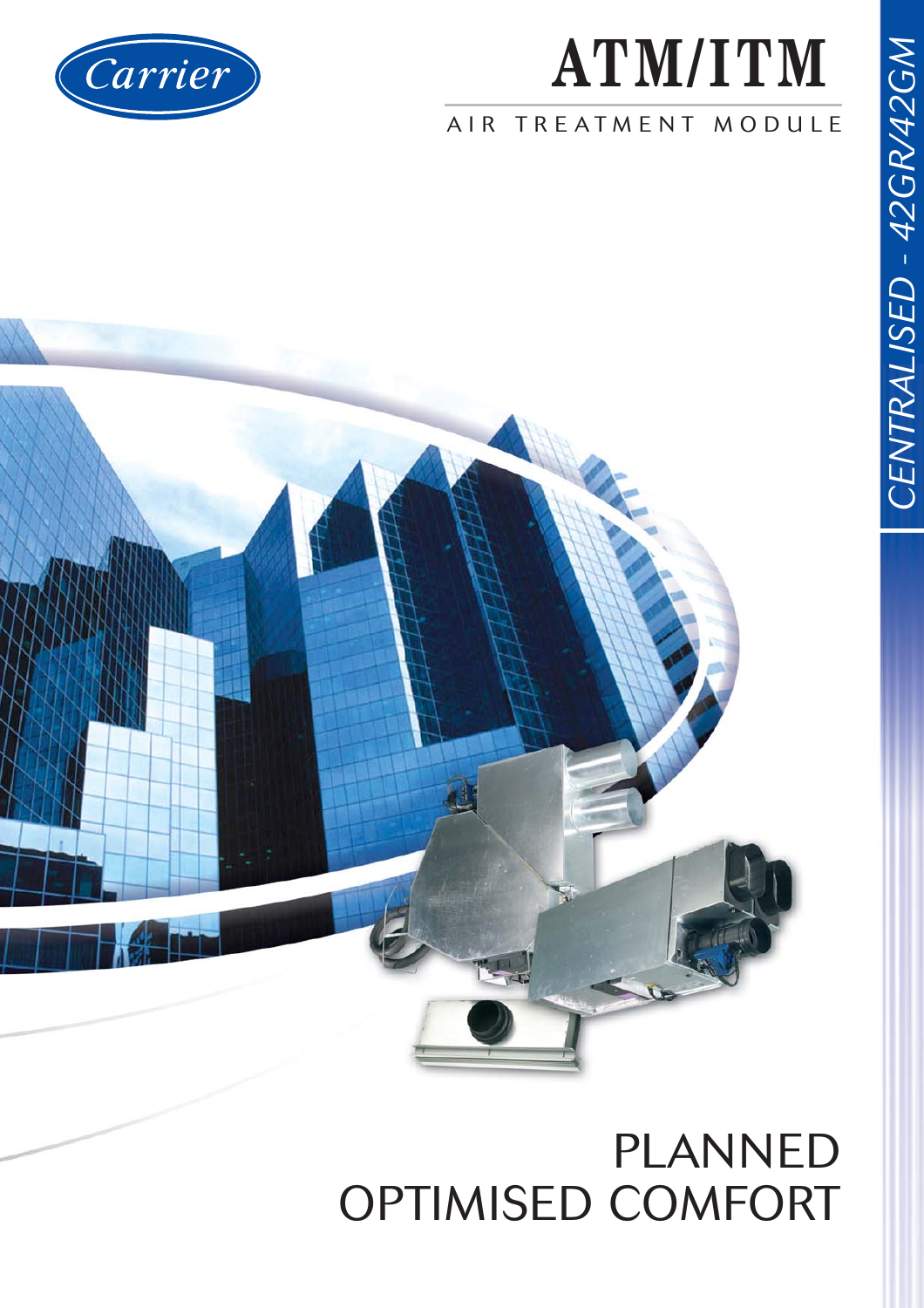## TWO SOLUTIONS FOR GUARANTEED EFFICIENT **COMFORT**

The Carrier air treatment modules combine absolute user comfort with the simplicity and flexibility of commissioning for contractors.

Installed in the plant room or cleverly placed above the false ceiling in an empty space they can fit any projected building configuration.

The variable-speed supply air fan allows optimisation of energy consumption. The fan coils are equipped with valves and flexible piping for quick connection to facilitate installation and maintenance.

The Carrier air treatment modules are connected to linear Moduboot diffusers, ensuring perfect uniform air distribution to each building space.

#### INDIVIDUALISED COMFORT PARAMETER CONTROL

Designed for use with a central energy monitoring system (building management system), the Carrier air treatment modules allow users to control the comfort conditions in each room while minimising the operating costs.

For the occupants the Carrier air treatment modules are equipped with a specific numeric control for individualised control of their well-being:

- temperature control
- automatic fan-speed control
- occupied/unoccupied mode
- control of blinds and lighting

#### SUPERIOR AIR QUALITY

The Indoor Air Quality (IAQ) control system used in the Carrier air treatment modules permits adjusting the ventilation rate, based on the occupation of the rooms, supplying clean air for the occupants and controlling the energy consumption.

The various elements of the Indoor Air Quality system guarantee generation of high-quality air:

- high-efficiency filtration with a pleated F6 filter
- air purification using the UV light option to deactivate potentially irritating airborne substances.
- fresh air intake modulation, using a modulating valve to adjust the fresh air supply, based on the number of occupants.

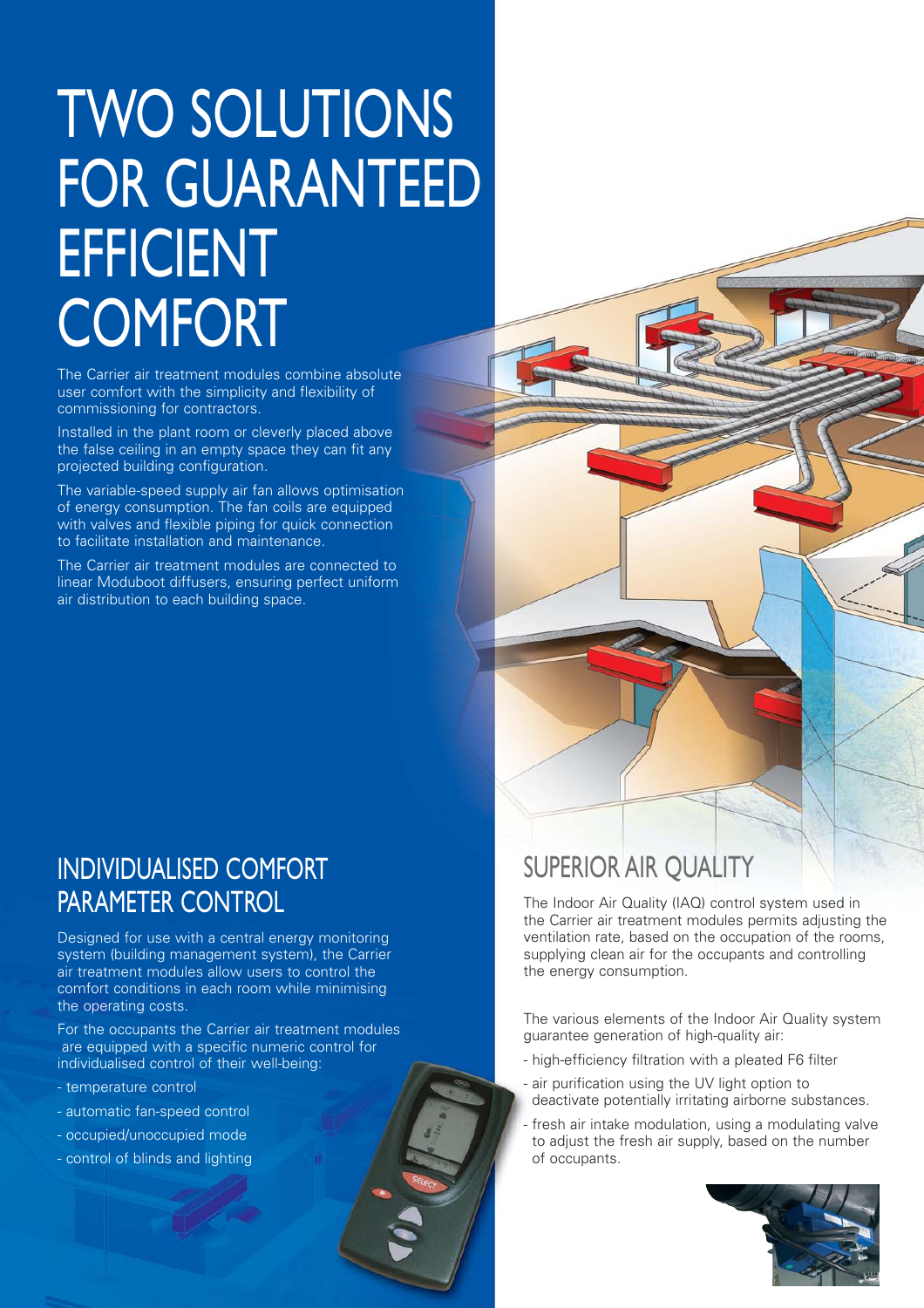# WITH A PLANT ROOM - ATM

### FLOOR-BY-FLOOR **CENTRALISATION CONCEPT**

In the plant room the Carrier variablespeed air treatment modules with available pressure ensure individual air treatment. With this solution the air treatment module can be located up to 50 m from the conditioned space. It offers total flexibility, allowing installation of the modules in two stages. All maintenance operations are centralised in the plant room, saving time and avoiding disturbance of the office occupants.

#### PRE-EQUIPPED SYSTEM - JUST **CONNECT**

The installation of this air treatment module type is in two stages. First a hanging rail with suspension casing is fixed to the ceiling. Just before

the building is equipped, the modules are simply installed and connected

to the hydronic circuit, the fresh air supply and the mains power supply. This means that the investment can be staggered.



# WITHOUT PLANT ROOM - ITM

### OPTIMISED SPACE UTILISATION

For buildings without plant room or extension, Carrier recommends installing an air treatment module above the false ceiling in the unused space. The low height and the compact size of the module permit clever integration in most configurations. This installation type allows grouped maintenance and space optimisation, benefiting consultants as well as building occupants.